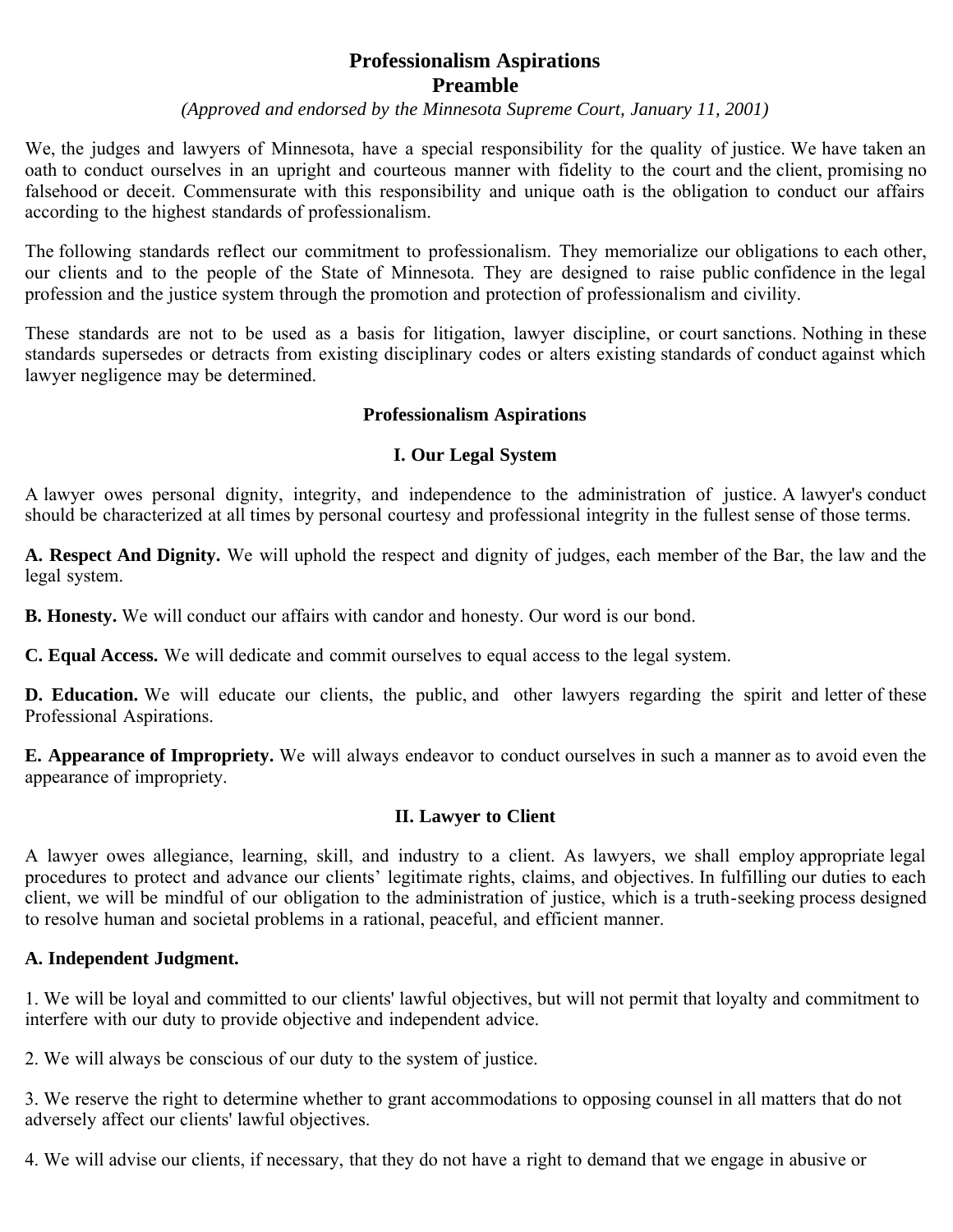offensive conduct and we will not engage in such conduct.

5. We will neither encourage nor cause clients to do anything that would be unethical or inappropriate if done by us.

# **B. Proper Conduct on Behalf of Clients.**

1. We will affirm among parties and other lawyers that civility and courtesy are expected and are not a sign of weakness.

2. We will endeavor to achieve our clients' legitimate objectives in our office practice work and in litigation as expeditiously and economically as possible.

3. We will not employ tactics that are designed primarily to delay resolution of a matter or to harass or drain the financial resources of the parties.

# **III. Lawyer to Lawyer**

A lawyer owes courtesy, candor, cooperation, and compliance with all agreements and mutual understandings to opposing counsel, in the conduct of an office practice and in pursuit of the resolution of legal issues. As professionals, ill feelings between clients should not influence our conduct, attitude, or demeanor toward opposing counsel. Conduct that may be characterized as uncivil, abrasive, abusive, hostile, or obstructive impedes the fundamental goal of resolving disputes rationally, peacefully, and efficiently. A lawyer owes the same duty to an opposing party who is pro se.

## **A. Courtesy and Punctuality.**

1. We will practice our profession with a continuing awareness that our role is to advance the legitimate interests of our clients. In our dealings with others we will not reflect the ill feelings of our clients. We will treat all other counsel, parties, and witnesses in a civil and courteous manner, not only in court, but also in all other written and oral communications.

2. We will not, even when called upon by a client to do so, abuse others or indulge in offensive conduct directed to other counsel, parties, or witnesses. We will abstain from disparaging personal remarks or acrimony toward other counsel, parties, or witnesses. We will treat adverse witnesses and parties with fair consideration.

3. We will be courteous, civil and prompt in oral and written communications and punctual in honoring scheduled appearances, meetings, depositions, appointments, etc. with opposing counsel.

4. We will disagree without being disagreeable. We recognize that effective representation does not require antagonistic or obnoxious behavior.

5. We will not, without good cause, attribute bad motives or unethical conduct to opposing counsel nor bring the profession into disrepute by unfounded accusations or acrimony toward opposing counsel, parties, and witnesses.

6. We will not ask a witness or an opposing party a question solely for the purpose of harassing or embarrassing that individual.

7. We will adhere to all express promises and to agreements with other counsel, whether oral or in writing, and will adhere in good faith to all agreements implied by the circumstances or local customs.

# **B. Drafting.**

1. We will not quarrel over matters of form or style, but concentrate on matters of substance.

2. We will try to achieve the common goal in the preparation of agreements.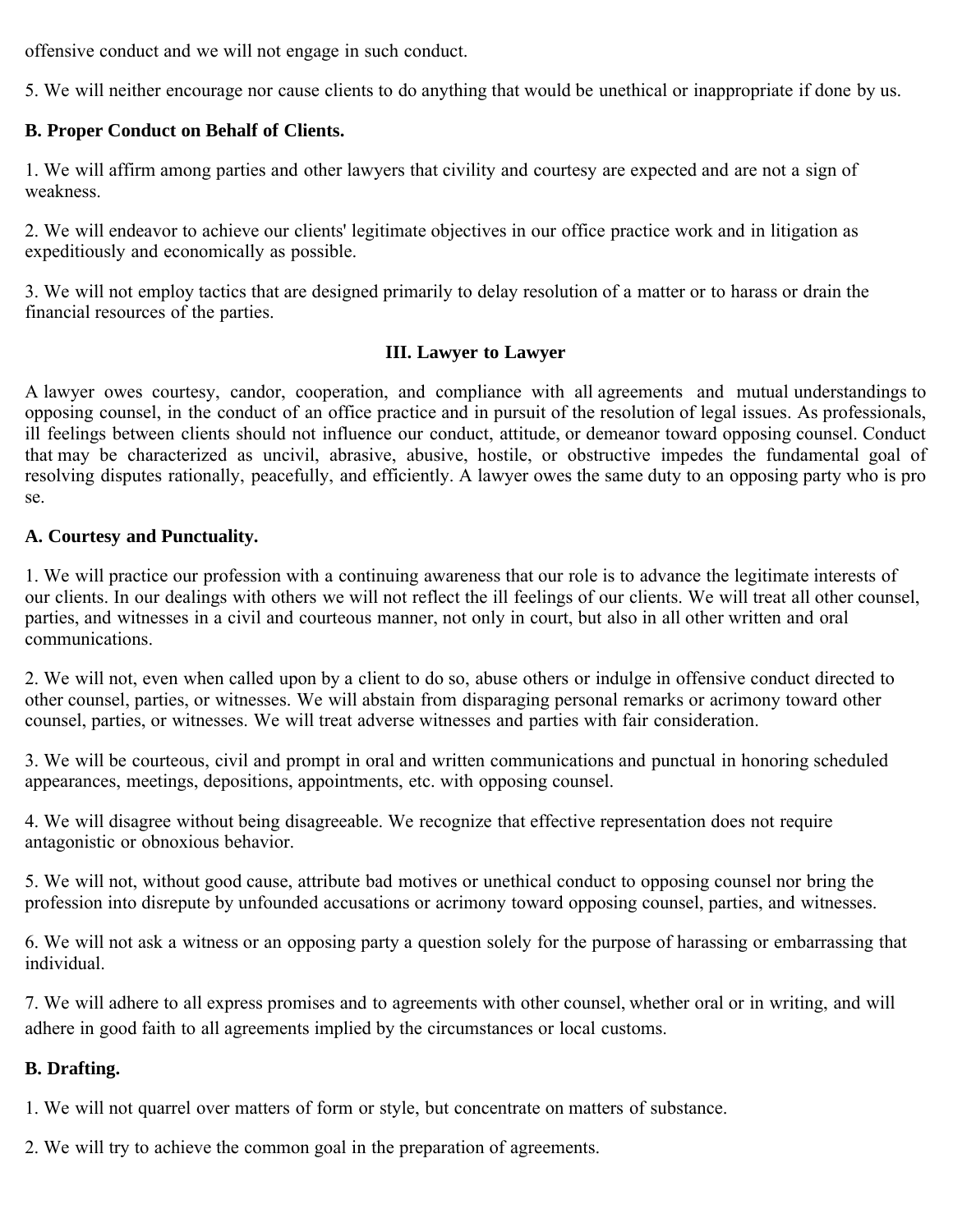3. When we purport to identify for other counsel or parties changes we make in documents submitted for their review, we will identify all such changes accurately.

4. We will carefully craft document production requests so they are limited to those documents we reasonably believe are necessary for the prosecution or defense of an action. We will not design production requests to place an undue burden or expense on a party.

5. We will respond to document requests reasonably and not strain to interpret the request in an artificially restrictive manner to avoid disclosure of relevant and non-privileged documents. We will not produce documents in a manner designed to hide or obscure the existence of particular documents.

6. When a draft order is to be prepared by counsel to reflect a court ruling, we will draft an order that accurately and completely reflects the court's ruling. We will promptly prepare and submit a proposed order to other counsel and attempt to reconcile any differences before the draft order is presented to the court.

# **C. Scheduling, Extensions, Cancellations.**

1. We will not arbitrarily schedule a meeting, deposition, court appearance, hearing, or other proceeding until a good faith effort has been made to schedule it by agreement. If we are unable to contact the other lawyer, we will send written correspondence suggesting a time or times that will become operative unless an informal objection is directed to us within a set reasonable time.

2. We will endeavor in good faith to honor previously scheduled trial or hearing settings, vacations, seminars, meetings or other functions that produce good faith calendar conflicts on the part of opposing counsel. We will not seek accommodation from another member of the Bar for the rescheduling of any court setting, discovery, hearing, meeting, etc. unless a legitimate need exists.

3. We will agree to reasonable requests for extensions of time and for waiver of procedural formalities, provided legitimate objectives of our clients will not be adversely affected.

4. We will not request an extension of time solely for the purpose of unjustified delay or to obtain a tactical advantage.

5. We will notify other counsel and, if appropriate, the court or other persons, at the earliest possible time when hearings, depositions, meetings, or conferences are to be canceled or postponed.

# **D. Discovery.**

1. We will make reasonable efforts to conduct discovery by agreement.

2. We will refrain from excessive and/or abusive discovery.

3. We will comply with all reasonable discovery requests. We will not resist discovery requests that are not objectionable.

4. We will not seek court intervention to obtain discovery that is clearly improper and not desirable.

5. We will take depositions only when actually needed to ascertain facts or information or to perpetuate testimony. We will not take depositions for the purposes of harassment or to increase litigation expenses.

6. During depositions we will ask only those questions we reasonably believe are necessary for the prosecution or defense of an action.

7. We will carefully craft interrogatories so they are limited to those matters we reasonably believe are necessary for the prosecution or defense of an action, and we will not design them to place an undue burden or expense on a party.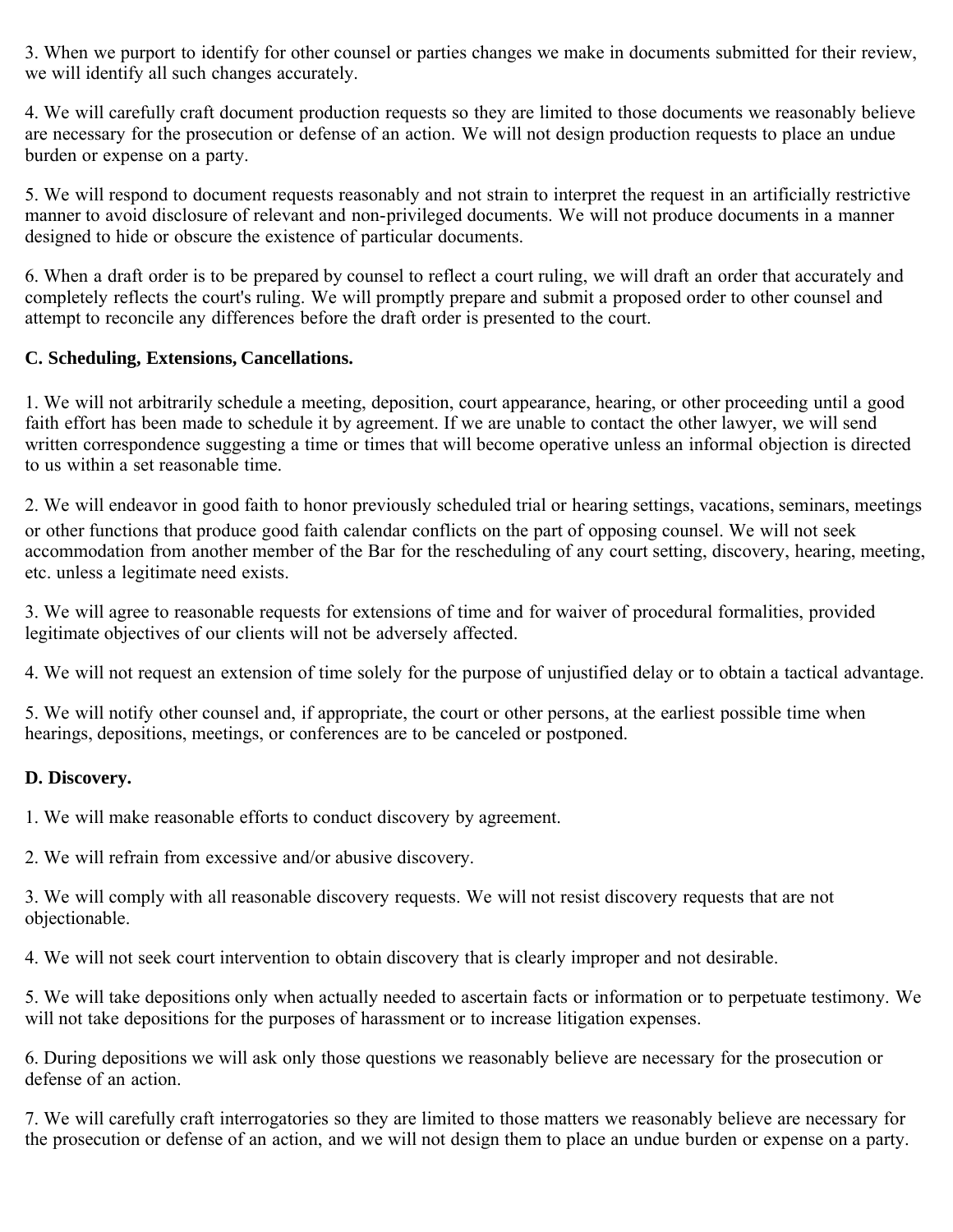8. We will respond to interrogatories reasonably and will not strain to interpret them in an artificially restrictive manner to avoid disclosure of relevant and non-privileged information.

9. We will not engage in any conduct during a deposition that would not be appropriate in the presence of a judge. We will not make objections nor give instructions to a witness for the purpose of delaying or obstructing the discovery process. We will encourage witnesses to respond to all deposition questions that are reasonably understandable.

10. We will not use any form of discovery or discovery scheduling as a means of harassment.

11. We will make good faith efforts to resolve by agreement our objections to matters contained in pleadings and discovery requests and objections.

**E. Sanctions.** We will not seek or threaten sanctions or disqualifications without first conducting a reasonable investigation and unless it is necessary for protection of our client's lawful objectives or fully justified by the circumstances.

# **F. Opportunity to Respond.**

1. We will not serve motions, pleadings or briefs in any manner that unfairly limits another party's opportunity to respond. We will not seek ex parte relief without first attempting to notify the opposing party or attorney. We will not file memoranda or affidavits that are not permitted by court rules. We will furnish opposing counsel copies of all submissions to the court either contemporaneously or as soon as practical.

2. We will not cause a default or dismissal to be entered, when we know the identity of an opposing counsel, without first making a good faith attempt to inquire about the counsel's intention to proceed.

# **G. Settlement.**

1. We will readily stipulate to undisputed facts in order to avoid needless costs or inconvenience for any party.

2. We will endeavor to confer early with other counsel to assess settlement possibilities. We will not falsely hold out the possibility of settlement as a means to adjourn discovery or to delay trial.

**H. Request During Trial or Hearing.** During trial or hearing we will honor reasonable requests of opposing counsel that do not prejudice the rights of our clients or sacrifice tactical advantage.

**I. Conduct of Others.** We will not encourage or knowingly authorize any person under our control to engage in conduct that would be improper if we were to engage in such conduct.

# **IV. LAWYER AND JUDGE**

Lawyers and judges owe each other respect, diligence, punctuality, and protection against unjust and improper criticism and attack. Lawyers and judges are equally responsible to protect the dignity and independence of the court and the profession.

# **A. Lawyers' Duties to Court and Administrative Tribunal.**

1. We will speak and write civilly and respectfully in all communications with the court or administrative tribunal.

2. We will be punctual and prepared for all appearances so that all hearings, conferences, and trials may commence on time to the greatest extent possible.

3. We will be considerate of the time constraints and pressures on the court and court staff inherent in their efforts to administer justice.

4. We will not engage in any conduct that brings disorder or disruption to the courtroom or administrative hearing area.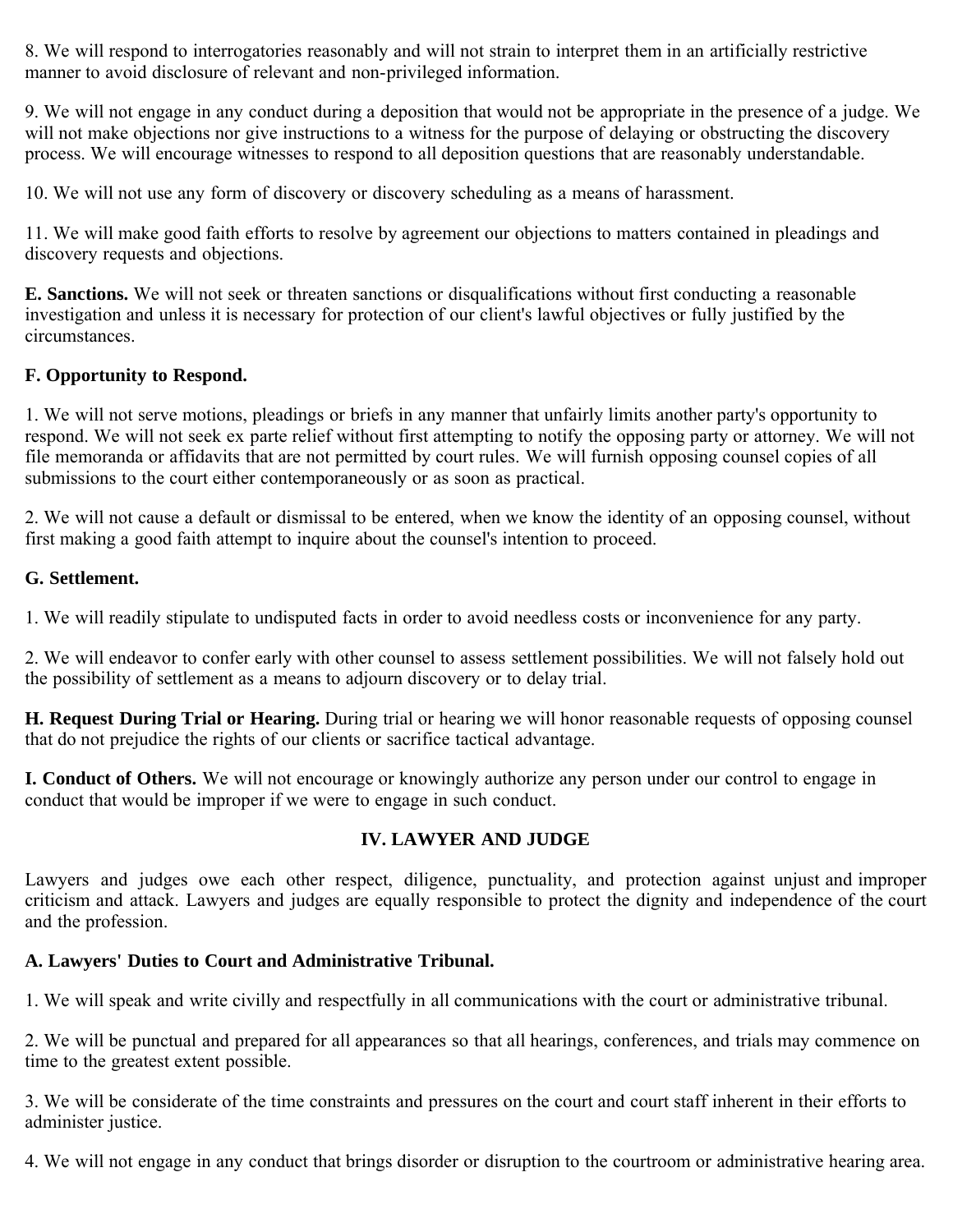We will advise our clients and witnesses appearing in these settings of the proper conduct expected and required there and, to the best of our ability, prevent our clients and witnesses from creating disorder or disruption.

5. We will not knowingly misrepresent, mischaracterize, misquote, or miscite facts or authorities in any oral or written communication to the court or administrative hearing officer.

6. We will avoid argument or posturing through sending copies of correspondence between counsel to the court, unless specifically permitted or invited by the court.

7. Before dates for hearings or trials are set, or if that is not feasible, immediately after such dates have been set, we will attempt to verify the availability of necessary participants and witnesses so we can promptly notify the court of any problems.

8. We will act and speak civilly to all other court staff with an awareness that they, too, are an integral part of the judicial system.

# **B. The Duties of Judges, Referees, and Administrative Law Judges to Lawyers and Parties.**

1. We will be courteous, respectful, and civil to lawyers, parties, and witnesses. We will maintain control of the proceedings, recognizing that we have both the obligation and the authority to insure that all proceedings are conducted in a civil manner.

2. If we observe a lawyer being uncivil to another lawyer or others, we will call it to the attention of the offending lawyer on our own initiative.

3. We will not employ hostile, demeaning, or humiliating words in opinions or in written or oral communications with lawyers, parties, or witnesses.

4. We will be punctual in convening all hearings, meetings, and conferences; if delayed, we will notify counsel, if possible.

5. In scheduling all hearings, meetings and conferences, we will be considerate of time schedules of lawyers, parties, and witnesses.

6. We will make all reasonable efforts to decide promptly all matters presented to us for decision.

7. We will give the issues in controversy deliberate, impartial, and studied analysis and consideration.

8. While endeavoring to resolve disputes efficiently, we will be considerate of the time constraints and pressures imposed on lawyers by exigencies of litigation practice.

9. We recognize that a lawyer has a right and a duty to present a cause fully and properly, and that a party has a right to a fair and impartial hearing. Within the practical limits of time, we will allow lawyers to present proper arguments and to make a complete and accurate record.

10. We will not impugn the integrity or professionalism of any lawyer on the basis of the clients whom, or the causes which, a lawyer represents.

11. We will do our best to insure that court personnel act civilly toward lawyers, parties, and witnesses.

12. We will not adopt procedures that needlessly increase litigation expense.

# **C. The Duties of Judges, Referees, and Administrative Law Judges to Each Other**

1. We will be courteous, respectful, and civil in opinions, ever mindful that a position articulated by another judge is the result of that judge's earnest effort to interpret the law and the facts correctly.